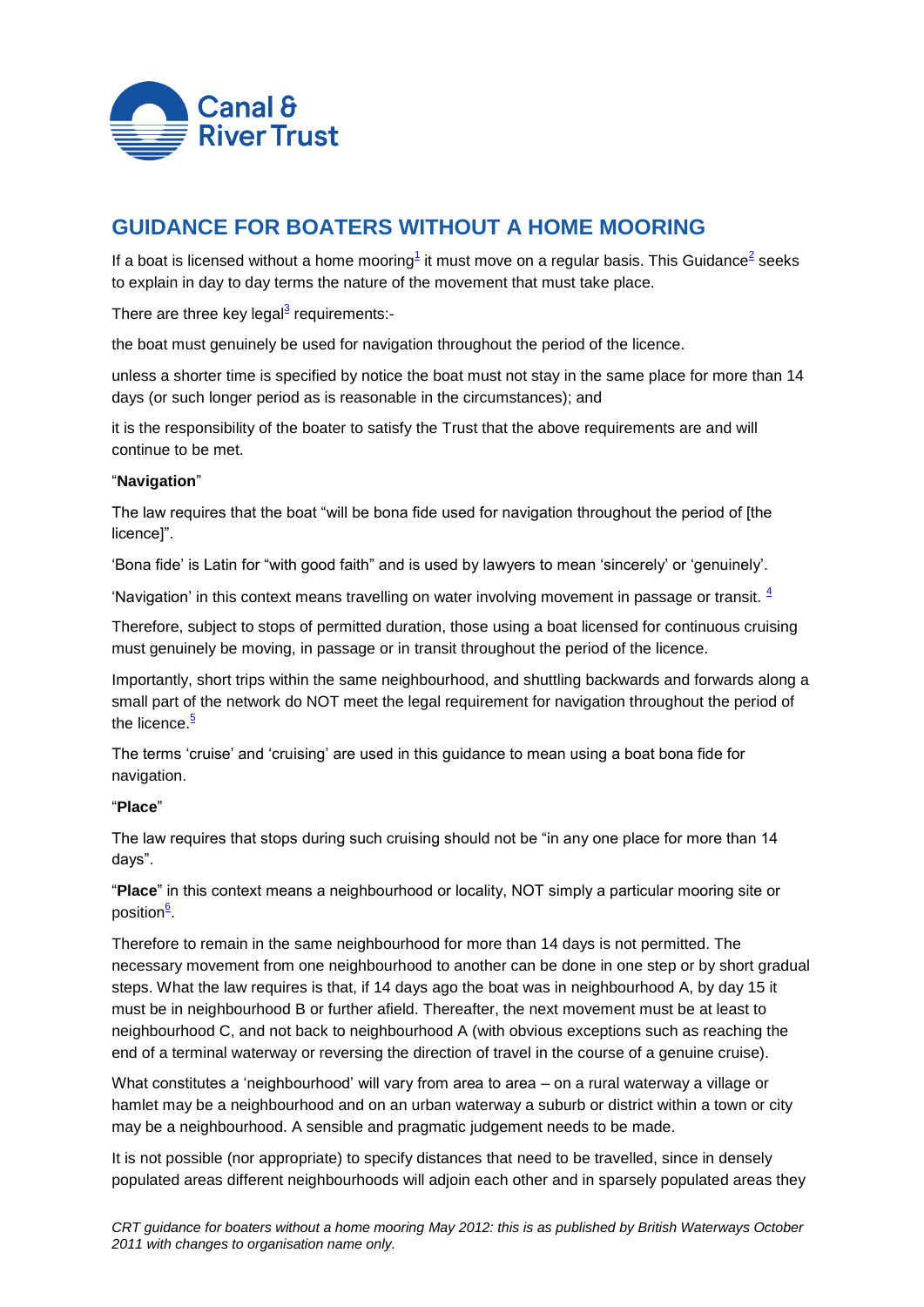may be far apart (in which case uninhabited areas between neighbourhoods will in themselves usually be a locality and also a "place").

Exact precision is not required or expected – what is required is that the boat is used for a genuine cruise.

#### **"14 days or such longer period as is reasonable in the circumstances"**

Circumstances where it is reasonable to stay in one neighbourhood or locality for longer than 14 days are where further movement is prevented by causes outside the reasonable control of the boater.

Examples include temporary mechanical breakdown preventing cruising until repairs are complete, emergency navigation stoppage, impassable ice or serious illness (for which medical evidence may be required).

Such reasons should be made known immediately to local Trust enforcement staff with a request to authorise a longer stay at the mooring site or nearby. The circumstances will be reviewed regularly and reasonable steps (where possible) must be taken to remedy the cause of the longer stay – eg repairs put in hand where breakdown is the cause.

Where difficulties persist and the boater is unable to continue the cruise, the Trust reserves the right to charge mooring fees and to require the boat to be moved away from popular temporary or visitor moorings until the cruise can recommence.

Unacceptable reasons for staying longer than 14 days in a neighbourhood or locality are a need to stay within commuting distance of a place of work or of study (e.g. a school or college).

#### **Boater's Responsibility**

The law requires the boater to satisfy the Trust that the bona fide navigation requirement is and will be met. It is not for the Trust to prove that the requirement has not been met. This is best done by keeping a cruising log, though this is not a compulsory requirement. If however, the Trust has a clear impression that there has been limited movement insufficient to meet the legal requirements, it can ask for more information to be satisfied in accordance with the law. Failure or inability to provide that information may result in further action being taken, but only after fair warning<sup>[7](#page-2-3)</sup>.

#### **Summary of Guidance for Boats without a home mooring**

- **Boats without a home mooring must be engaged in genuine navigation throughout the period of the licence.**
- **They must not stay moored in the same neighbourhood or locality for more than 14 days.**
- **It is the boater's responsibility to satisfy the Trust that they meet these requirements.**

#### **NOTES**

<span id="page-1-0"></span> $1$  'Home Mooring' is "a place where the vessel can reasonably be kept and may lawfully be left".

<span id="page-1-1"></span> $2$  This Guidance does not have the force of law but seeks to interpret the law as set out in s.17 British Waterways Act 1995. The language of the Act is generic and, as with all statutes, requires interpretation. The Guidance is based on professional legal advice, including from Leading Counsel, and is believed by the Trust to reflect the correct legal interpretation of the Statute. The Guidelines issued in 2008 were considered by the court in the case of British Waterways v Davies in the Bristol County Court. The Judge expressly found that Mr Davies' movement of his vessel every 14 days (whilst remaining on the same approximate 10 mile stretch of canal between Bath and Bradford on Avon) was not bona fide use of the vessel for navigation. These Guidelines have been updated and refined in the light of that Judgment.

<span id="page-1-2"></span><sup>3</sup> Section 17(3)(c) British Waterways Act 1995 states that BW may refuse a licence ("relevant consent") unless (i) BW is satisfied the relevant vessel has a home mooring or: "(ii) the applicant for the relevant consent satisfies the Board that the vessel to which the application relates will be used bona fide for navigation throughout the period

*CRT guidance for boaters without a home mooring May 2012: this is as published by British Waterways October 2011 with changes to organisation name only.*